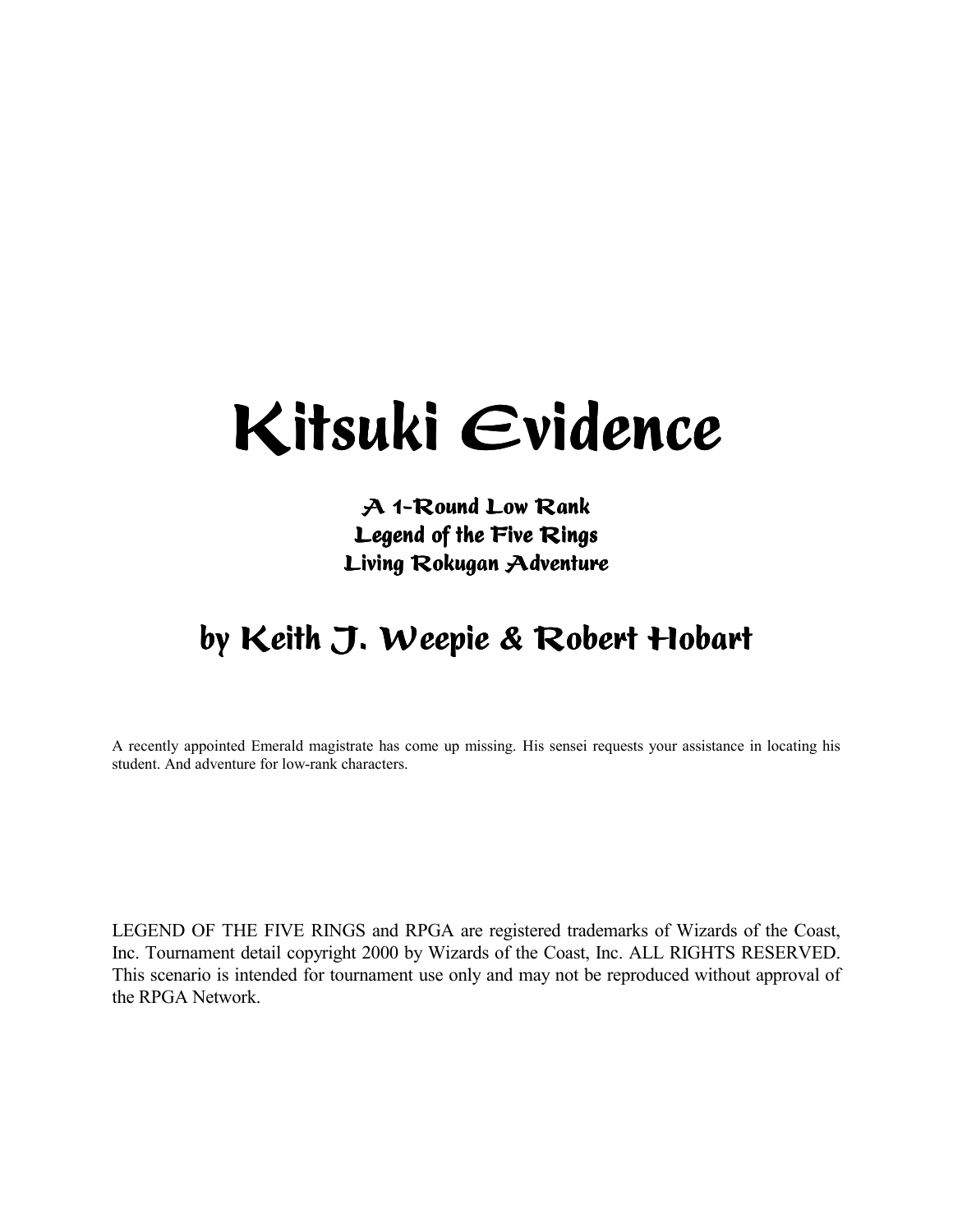This is a RPGA Network adventure game. A four-hour time block has been allocated for playing the game (or this round of the game), but the actual playing time will be about three hours.

 It is a good idea to ask each player to put a name tag in front of him or her. The tag should have the player's name at the bottom, and the character's name, race, and gender at the top. This makes it easier for the players to keep track of who is playing which character.

**Scoring the game for RPGA points**: The RPGA has three ways to score this game. Consult your convention coordinator to determine which method to use:

- 1. *No-vote scoring*: The players write their names and numbers on the scoring packet grid, you fill in the top of the grid. That is all. No one is rated. This method is used for people who are just playing for fun.
- 2. *Partial scoring*: The players rate the game master and the scenario on their player voting sheet, and provide personal information, but don't vote for other players. The game master rates the scenario and completes personal and event information, but does not rate the players as a team or vote for players. This method is used when there is no competition, but the convention coordinator wants information as to how the game masters are performing, or the game master wants feedback on his or her own performance.
- 3. *Voting*: Players and game masters complete the entire packet, including voting for best player. If this method is used, be sure to allow about 15-20 minutes for the players to briefly describe their characters to the other players, and about 5-10 minutes for voting. This method is used when the players want to know who played the best amongst them, or when the adventure is run in tournament format with winners and prizes. Multi-round adventures usually required advancing a smaller number of players than played the first round, so voting is required for multi-round adventures.

 When using Voting, rank the players in order of your voting choice while they are completing their forms, so that you are not influenced by their comments on your abilities.

The players are free to use the game rules to learn about equipment and weapons their characters are carrying.

 Some of the text in this scenario is written so that you may present it as written to the players, while other text is for your eyes only. Text for the players will be in *bold italics*. It is strongly recommended that you paraphrase the player text, instead of reading it aloud, as some of the text is general and must be adapted to the specific situation or to actions of the player characters.

In addition to the text of the adventure below, you will need to be familiar with the Legend of the Five Rings rulebook.

## $\boldsymbol{G}\boldsymbol{\mathcal{M}}$ 's Information:

THIS TOURNAMENT SHOULD NOT BE RUN COLD!

 This adventure is a Low Rank adventure. This means that only Rank 1 or 2 characters should be allowed to play. This adventure was not written with Rank 3 to 5 characters in mind and cannot anticipate what these characters may bring to the table.

(Low Rank indicates characters of Rank 1 or 2, Mid Rank indicates characters of Rank 2 or 3, and High Rank indicates characters of Rank 3 to 5. There will also be Low-Mid Rank adventures.)

The world of Rokugan is a cross between feudal Japan and China. It is set in an age of honorable samurai, serving their Lords (Daimyos) and Empire. Remember that family names come before personal names. Akodo Toturi is from the Akodo family and his personal name is Toturi.

A note on female designations: If a samurai has the designation of  $-ko$ , then the samurai is a female. For example, if you see Samurai-ko, then this denotes a female samurai.

*A note on commerce in Rokugan: Samurai are not supposed to care about worldly possessions, especially money. A samurai pays a commoner as if the money is meaningless, a concession to the commoner's silly needs. Between samurai, the exchange of money and merchandise is an exchange of "gifts.*"

## Background

Doji (Kajitani) Fujizaka is a minor daimyo of the Crane Clan. When he was just a child, an Emerald Magistrate named Kitsuki Akira ruined his family. The Kajitani family, who had been granted their name by the Emperor many years ago, were collaborating with the Mantis Clan to smuggle gaijin pepper (gunpowder) into Rokugan. Kitsuki Akira uncovered the Kajitani family's involvement and reported it to the Emerald Champion. As a result, Fujizaka's family was ruined, their vast land holdings reduced to a single village with a small castle. Fujizaka's father was forced to commit *seppuku* and his mother killed herself soon after. The family name was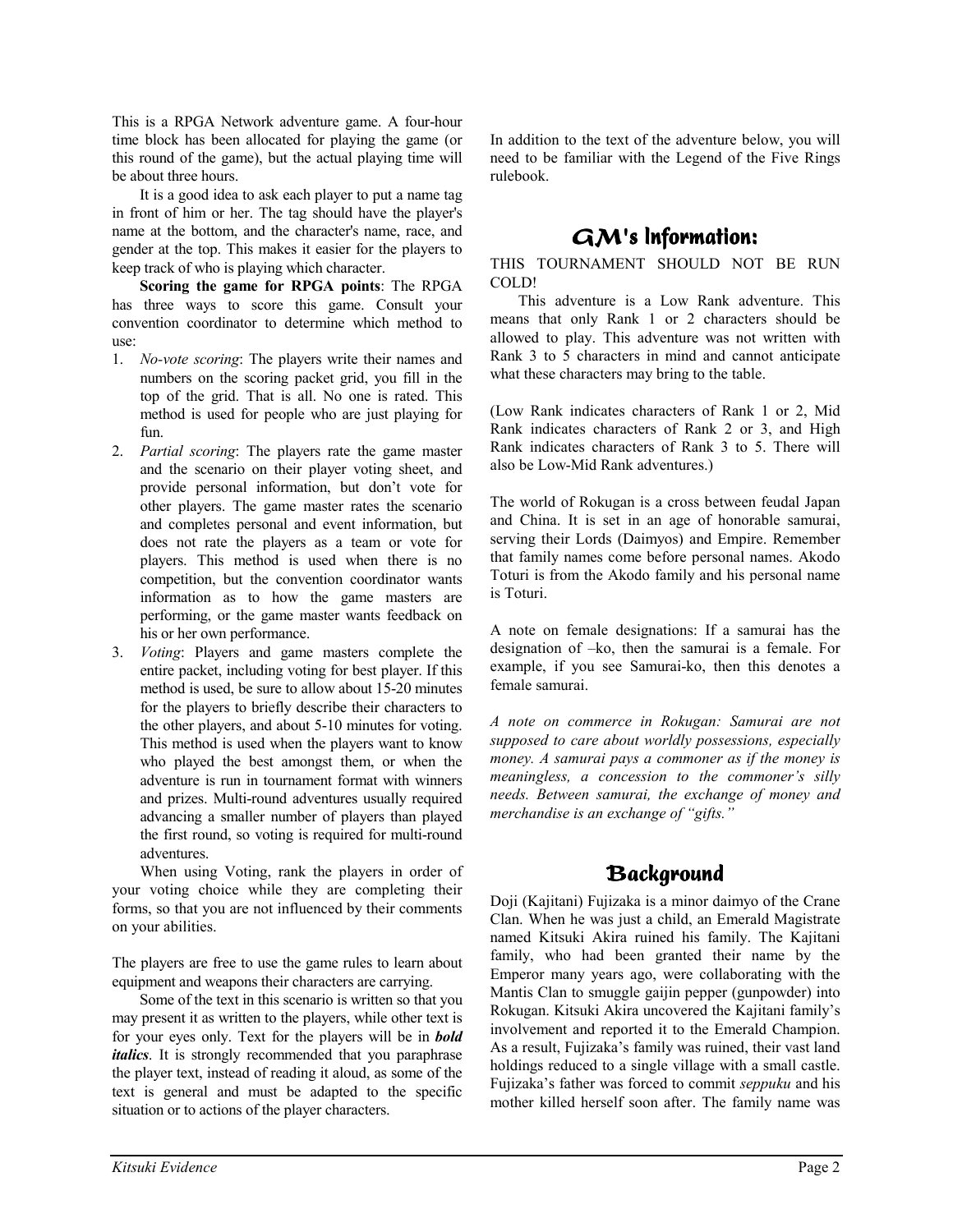stripped away, leaving them just one more set of minor Doji vassals. From that day forward, the young Doji Fujizaka learned to hate the Kitsuki.

 Fujizaka ruled his single village, brooding on the possibilities for revenge, until he met a Ronin named Kit, a former Mantis. Fujizaka found he had much in common with this Ronin, for they both had been ruined by the Kitsuki magistrates, and they both dreamed of revenge. Together, they hatched a plot to make that revenge a reality. Kit and her pack of bandits would prey on lone Kitsuki samurai passing through the region. In return, Fujizaka would cover up their activities and help them convert their loot into koku. This arrangement has been going on for five years.

 Recently, a young Kitsuki named Benjiro passed through Fujizaka's village on his way to meet his sensei. While staying at the local teahouse, Benjiro started asking questions about missing samurai. Kit was already watching him, but had decided not to target him because he was an Emerald Magistrate. When Benjiro decided to stay an extra day to check into something "interesting," Kit reversed herself and ordered him captured. Benjiro was kidnapped, questioned, and then killed. Kit destroyed all of Benjiro's clothing and paperwork (including his Kitsuki journal), but kept his money as well as his other possessions to trade for koku: his daisho set, bow and arrows, and an intricate puzzle box. Kit spends a couple hours every day trying to open the box.

## <u>Introduction</u>

**Note**: If there are any Emerald Magistrates in the party, give them HANDOUT #1.

*It is a beautiful day in the Dragonfly lands. The fortunes have brought you together at a pleasant teahouse, the House of the Sakura, each of you traveling this way for your own reasons.* 

The only samurai in the teahouse are the player characters. The place is run by a commoner named Hoshin and his daughter Nina. As each PC enters, Hoshin greets them and humbly offers a place to put their weapons for safe keeping while they enjoy the pleasures of his establishment. The PCs can, of course, refuse to relinquish their weapons  $-$  they are samurai, after all, and Hoshin is only heimin. However, it is considered extremely rude not to leave your weapons behind when entering an inn, teahouse, geisha house, or any other such establishment. Such uncouth PCs should be charged a point or two of Glory, at the very least.

The House of the Sakura offers tea (1 zeni) and sake (2 zeni) of average quality. Samurai are not required to pay, but failing to do so is, once again, an act of ill manners.

This is the PCs' chance to introduce themselves and enjoy each other's company for a few moments. Once the players have had a chance to establish their characters and get to know each other, move to Scene 1.

## Scene l: Kitsuki's Quandary

*As conversation ebbs, everyone notices that a samurai-ko dressed in the colors of the Dragon Clan has entered the teahouse and is approaching your table.* 

An Intelligence+Heraldry roll at TN 10 will identify her as from the Kitsuki family. If the roll is 15 or better, the PC also notices that she is wearing the sash of an Emerald Magistrate.

*ìGreetings, honorable samurai. My name is Kitsuki Yumi, an Emerald Magistrate for our most glorious Empire. I an in need of assistance, if you could be kind enough to offer it.î* 

Assuming the PCs are not immediately hostile or unfriendly, she continues.

*ìI was to rendezvous here with my student, Kitsuki Benjiro. He was recently honored with an appointment as Emerald Magistrate and was to meet me here before he began his duties. Benjiro is normally very prompt, but it is now two days past the time we were set to meet. If he was delayed, he would have sent word. I fear some danger may have befallen him.*" *Yumi sighs.* "*I cannot wait any longer – I am required elsewhere, in Lion lands, to continue my own duties to the Empire. Nevertheless, I am concerned for my student. As a personal favor, I humbly request your assistance in finding him, or learning what has happened to him.*"

| Kitsuki Yumi, Emerald Magistrate |  |  |
|----------------------------------|--|--|
|----------------------------------|--|--|

| FIRE 3                  | AIR <sub>4</sub> |  |
|-------------------------|------------------|--|
|                         | Awareness 5      |  |
|                         |                  |  |
| EARTH <sub>2</sub>      | <b>WATER 4</b>   |  |
|                         | Perception 5     |  |
|                         |                  |  |
| VOID 3                  |                  |  |
| $\sim$<br>$\sim$ $\sim$ |                  |  |

School/Rank: Kitsuki Magistrate 3 Honor/Glory: 3.8/4.3 TN to be Hit: 20 (25 in Light Armor)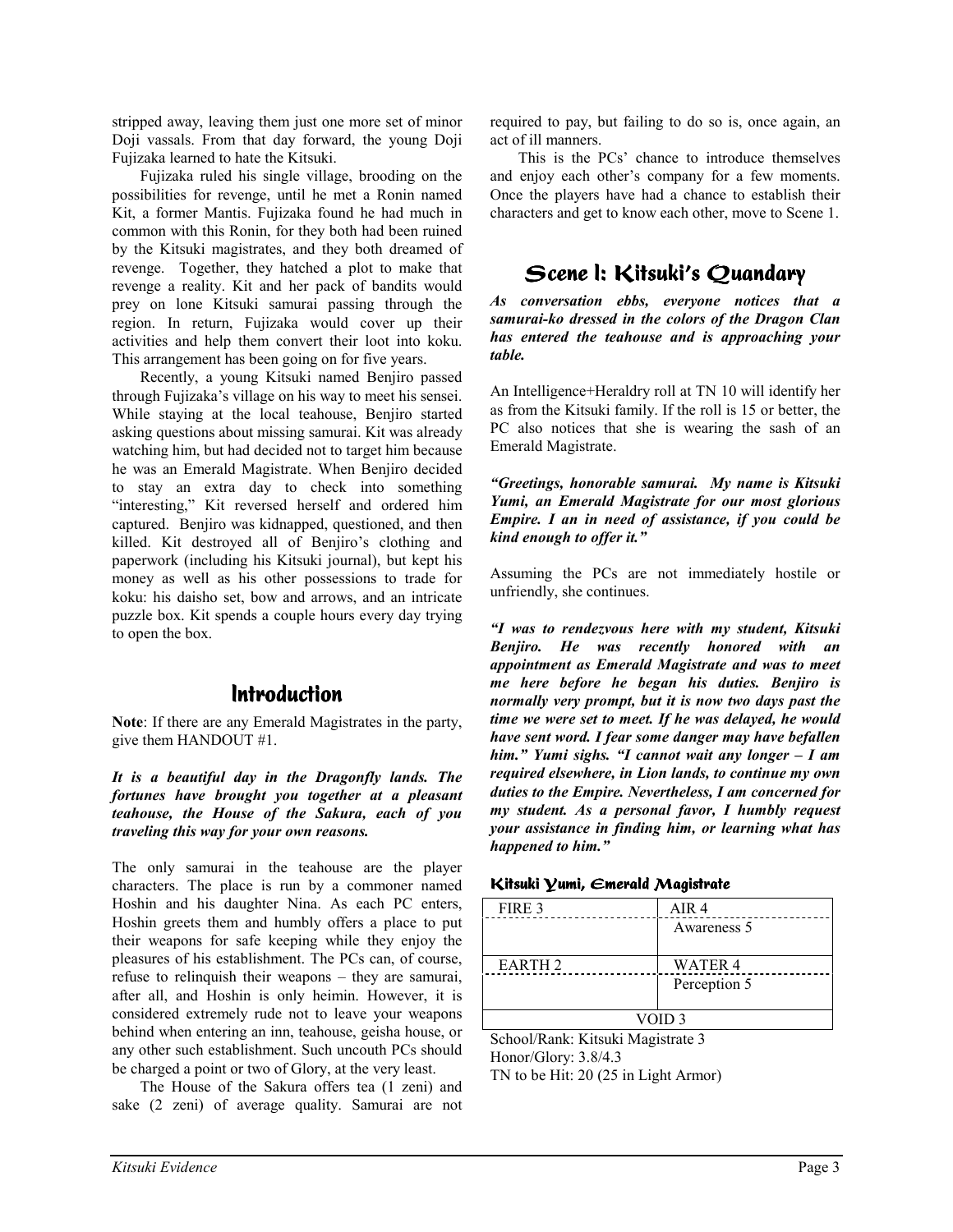Skills: Battle 2, Battle Lore 1, Bushi Lore 1, Calligraphy 2, Courtier 2, Etiquette 3, Herbalism 2, Heraldry 2, History 2, Iaijutsu 1, Ichi Miru 3, Investigation 2, Kenjutsu 3, Law 3, Nazodo 3, Poison 2, Shintao 3, Shugenja Lore 1 Advantages: Clear Thinker, Higher Purpose (Justice), Social Position (Emerald Magistrate), True Friend

(Kitsuki Benjiro) Equipment: Daisho set, light armor

Kitsuki Yumi is an honorable and rather idealistic Emerald Magistrate, and is truly worried for her student. She has been ordered to the Lion/Crane border to mediate one of their many quarrels; she will be able to return in a week, and hopes the PCs can find Benjiro (or at least learn what has happened to him) by then. Yumi will be especially friendly to other Emerald Magistrates and appeals to their sense of duty.

If the PCs agree to help her, she thanks them with a deep bow and shares all her remaining information.

 If they refuse, she thanks them for their time and excuses herself; "I must seek out some samurai who are not so busy." If one of the refusing PCs is an Emerald Magistrate, that PC can make a Simple Awareness roll (TN 10) to catch a glowering look from her, promising an unpleasant future career among the Emerald Magistrates for this failure of duty. This can be averted, of course, if the PCs change their mind. If the PCs ultimately refuse to help, the scenario is of course over.

Once the PCs agree, Yumi can supply the following additional information:

- Benjiro's planned route to Dragonfly lands would have taken him through the northern Crane territories.
- Benjiro was a bright and energetic student, but he had a tendency to involve himself in investigations which were not his responsibility (Meddler disadvantage).
- Yumi has compiled a list of villages along Benjiro's route. Before her duties called her away, she was hoping to trace backwards along the route until she found where he was last seen.

## Scene II: The Search for Kitsuki Benjiro

The PCs may purchase (or, for the less couth among them, demand) any mundane equipment they wish before departing the Dragonfly village.

 The PCs will have to travel back along the road for three villages until they find the one where Kitsuki Benjiro last stayed. The villages are as follows:

**Starting Dragonfly village: Yoshi-Tsune.** Where the adventure begins.

**Dragonfly/Crane border village: Tamura-Moro.** Benjiro never arrived.

**Fujizakaís village: Shogi-Nezagi.** Kit abducted Beniiro here.

**Crane village: Nayamu-Wate.** Benjiro was last seen traveling through here.

## Border Village: Tamura-Moro

*As your group tops a slow rise, you can make out a small village along the river bordering Dragonfly and Crane lands. The village, nestled among many rice paddies, appears to be quite small, with only a dozen homes and one larger building that must be the*  headman's dwelling.

The village consists of fourteen farming families and the headman, Kinji. He is polite and humble, as befits a peasant, and offers to let the PCs use his house during their stay in the village. Kinji and his family will relocate to another residence to make room for the honored samurai. Everyone in the village cooperates fully with the PCs. They can report that it has been weeks since the last samurai passed through their village, and that was a group of four traveling together, on horseback. They do not know what clan they were from.

## Fujizaka's Village: Shogi-Nezagi

*After leaving the village of Tamura-Moro, you travel for a half-day before reaching the outskirts of another, somewhat larger village. The rice fields to either side look reasonably well kept, but the small castle to one side of the village has plainly seen better days. Two bored, tired-looking bushi stand guard at the castle's front gate. The village is much more lively, with peasant children playing in the streets while a group of women stand chatting at the central well. At the sight of your group they quickly gather up their bundles and children, moving off to some unknown task.* 

A Simple Awareness roll (+ Ichi Miru, if any PC has it) at TN 20 reveals that the peasants are more concerned about the samurai's presence than seems normal (even for peasants).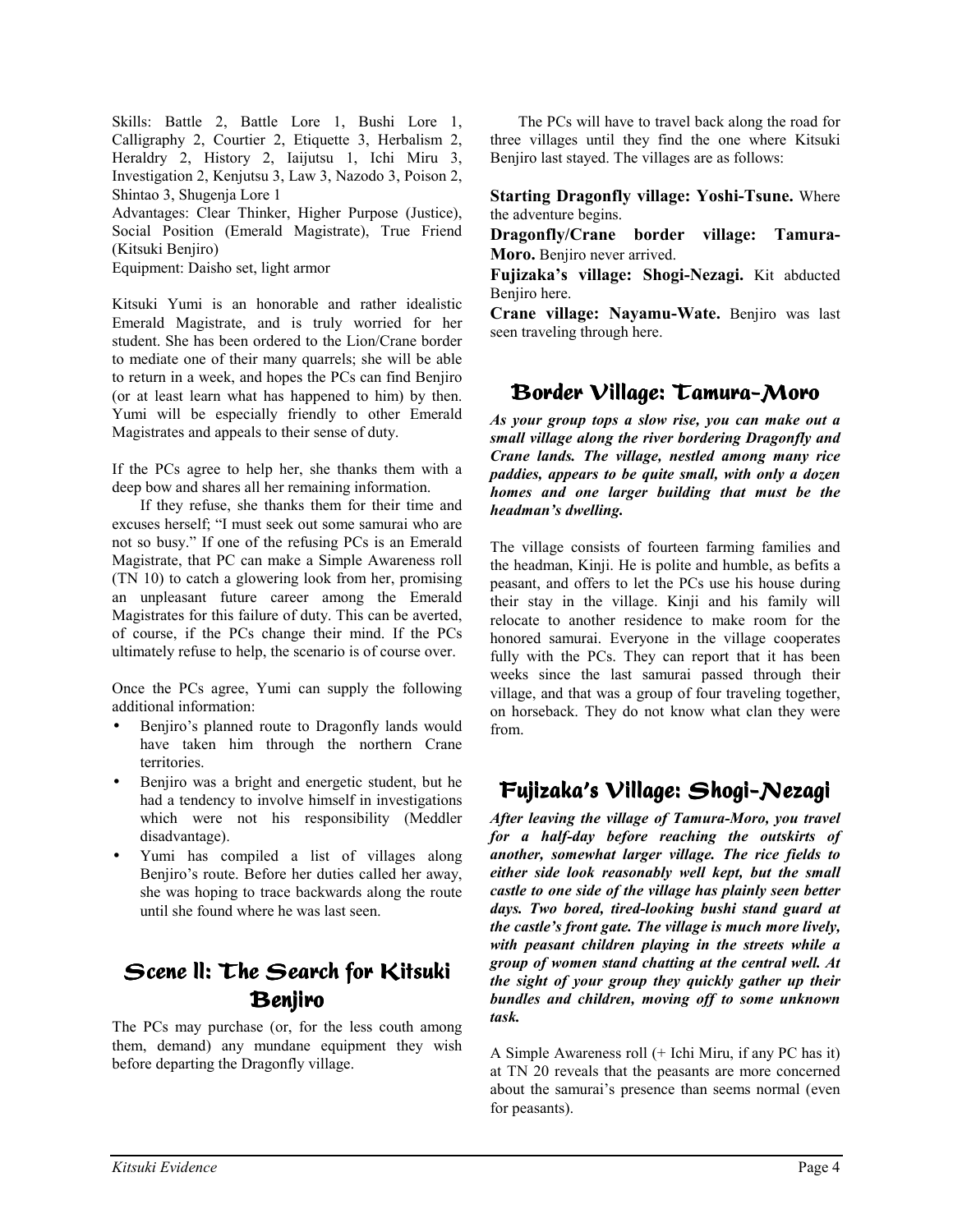Besides the two dozen or so peasant huts, the village contains an inn, a merchant's shop, a stable, and the castle itself.

## The Inn of the Happy Crane

*This structure displays a sign depicting a crane in flight with a sake bottle in its claws. Inside, you see several peasants in the common room, eating and drinking at various tables. The room falls quiet as you enter and all eyes avoid you. An older man, clean and well-fed for a commoner, approaches you and bows*  deeply. "Welcome, mighty samurai! I am honored to *have such noble guests in my establishment. Please, let me offer you a place to rest your weapons, and then a place to rest yourselves.*" The innkeeper stands *holding open the door to the weapon closet, a slightly anxious look on his face.* 

After the PCs have chosen how to dispose of their weapons, the innkeeper leads them to their table. There are no other samurai at the inn. Although the room is almost full, a wide space is left around the PCs; the peasants speak in low tones, discussing mundane things such as their families, the weather, and the harvest.

 If any of the PCs are members of the Dragon Clan, the party may notice (Perception+Investigation, TN 20) that the peasants keep eyeing the Dragons and whispering amongst themselves. Some quickly get up and leave the inn, almost running out the door. The peasants know about the bandits, and know they have been targeting samurai, especially Dragons.

The innkeeper's name is Ran. He runs the inn with the help of his two sons, Shin and Chu, and his daughter Risa, who serves the drinks. His wife died years ago. Ran is a good and loyal servant of his daimyo, Doji Fujizaka. He is alarmed by Kit's activities, and by the disappearances of Dragon samurai, but fears for the lives of his children if Kit were to find out that he pointed the PCs in her direction. NO ONE IN THE INN HAS ANY IDEA THAT FUJIZAKA IS INVOLVED IN KIT'S ACTIVITIES. They make every effort not to question their lord's virtues or to wonder why he fails to stop Kit's depredations.

#### <u>Notes on getting the peasants to talk:</u>

The peasants will pretend there are no problems of any kind in their village or the surrounding area, but if the PCs are persistent, or act like they know what they are talking about, then the peasants confess that the region is plagued by a bandit gang led by a woman named Kit.

- If the peasants do admit to Kit's existence, they will ask the PCs to protect them from Kit and her certain vengeance.
- The peasants don't know that Fujizaka is involved, and fear insulting their master. If they are about to mention anything that might be construed as questioning Fujizaka's ability to protect them or provide for them, they will qualify their statements with something like, "Doji Fujizaka-sama *provides for our every need and is quite a capable master, but it is our duty to inform you that ...*"
- Ran will act ignorant of everything and will even try to mislead the PCs, but can be broken by persistence (he will only hold out so long before breaking down) or by threatening his daughter Risa, which brings almost immediate collapse. Threats to his sons will also work, but not as quickly*.*
- If any of the other peasants break down, Ran will hurry over and suggest that the PCs accompany him and a few others to a private room, where they can discuss these issues away from prying eyes. Once there, the peasants will seek to reassure the samurai of their loyalty and good will. Ran will do the talking while all the other peasants will nod in unison, repeatedly declaring: "We are loyal **subjects, master samurai. We know that you will protect us from the wrath of Kit and her bandits***. <<*nod, nod*>> We will give you anything you need to find her .<<*nod, nod*>> Please spare us for our ignorance. <<*nod, nod*>>î* In this case the peasants will give the players explicit directions to Kit's base camp.

#### <u> What The Peasants Know:</u>

#### **General Peasants, Risa, Shin, and Chu:**

- Kit has been attacking or capturing samurai for the last five years.
- Kit has been evading Doji Fujizaka's efforts to capture her.
- Kit ruthlessly eliminates any peasants who cause her trouble or get in her way.
- Kit's band numbers seven bandits total.
- Kit has spies everywhere in the village and knows what everyone is doing.
- The peasants believe that Kit captures the samurai and ransom them back to their families. They do not realize that a samurai who was captured would be shamed into seppuku for such a failing.
- All the Samurai captured or attacked have worn the green armor or kimono of the Dragon Clan.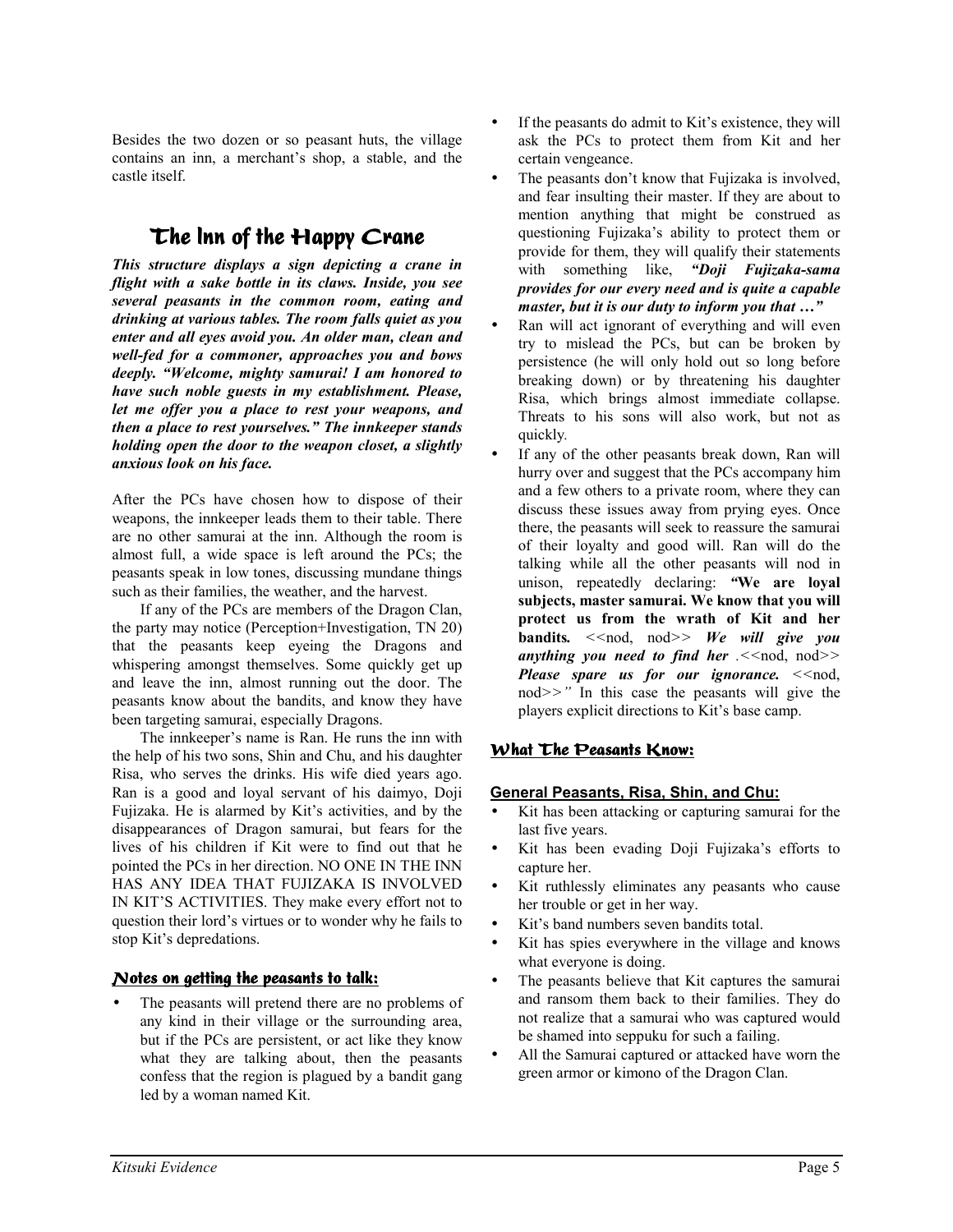#### **Ran**

- Everything known by the other peasants.
- "It all started about five years ago. Kit came rolling into town as Ronin (wave men) do. She stayed for a few days until she was granted an audience with our lord Fujizaka, probably to offer her services. Kit must have insulted our lord, for he had her thrown out of the village. She did not leave for long. She returned the following spring with her bandit gang, and began to harass the area. The bandits have not attacked the village or Lord Fujizaka's samurai – she must fear our lord's wrath - but she has abducted many lone samurai who were passing through the village. She must ransom them back their families. I suppose the Dragon Clan is the richest of them all, because almost all the stolen samurai have been Dragon."
- If a Kitsuki is in the party, Ran will be able to identify his family mon as the one worn by almost all the victims*.*
- Fujizaka constantly sends out parties to find Kit, but they have never caught her. Sometimes they have managed to bring back property from her victims, however.
- Kit may have a deal with the local shopkeeper, Jo. He seems to have been doing well since her arrival, and sometimes sells items which Ran thinks are similar to those carried by the vanished samurai*.*
- Doji Fujizaka is the son of Kajitani (Doji) Hideo. When Fujizaka was a child, the Kajitani lands were large and prosperous, but there was some kind of scandal. Hideo committed seppuku and his wife died soon after. Lord Fujizaka called himself Doji after that, not Kajitani.
- Kat has sometimes boasted that she knows some secret of Fujizaka's.
- Ran and his sons know the location of Kit's campsite, and are willing to guide the PCs there if they insist on it. They hope Kit can be captured and brought to face the justice of Lord Fujizaka.

## The Merchant's Shop

*The shop occupies an unimpressive building, its wood faded and unadorned. However, inside the place is completely different. Polished wood gleams from the bright light of the four lanterns hanging from the roof beams. There is an amazing selection of merchandise in the small room, all of good to excellent quality, and skillfully arranged to catch the eye. From the back emerges a rotund peasant wearing fine clothes and a broad smile.* "Welcome great samurai! I see that you

#### *have come to my shop in search of beautiful gifts. My name is Jo and I am at your service.*"

Jo offers most standard items at the prices listed in the L5R rulebook, but there are also a few unusual items for sale:

- A fine daisho set. A Perception+Investigation roll at TN 15 will reveal that there are scarred blanks where the family mon would normally be worked into the sheaths and hilts.
- A large assortment of ornate puzzle boxes. An Intelligence+Heraldry roll at TN 15 will reveal that almost all the boxes bear the Kitsuki family mon.

Jo cheerfully barters with the PCs and offer his services with a smile. However, a PC with the Ichi Miru skill can roll Perception+Ichi Miru at TN 25. If successful, the PC recognizes that Jo is a greedy, dishonorable sort, and his shop has the feel of other's possessions being picked over as if by carrion birds.

If the PCs start asking about Kit and the bandits, Jo will claim no knowledge on the subject, but he is obviously shaken by the questions. He becomes more and more nervous, losing his taste for conversation, as the PCs prod him for information.

#### <u>Getting Jo to talk:</u>

- If the PCs mention the peasants' accusations against him, Jo dismisses them as the jealousy of his poorer neighbors.
- If the PCs draw attention to the daisho set and puzzle boxes, Jo tries to shrug them off as things which he purchased from traveling Ronin. However, if the PCs mention they are investigating the disappearance of Kitsuki Benjiro, Jo will crack and start babbling, claiming Kit has been forcing him to sell her goods and pleading for lenience. At that point he will share everything he knows.

#### <u>Jo's Information:</u>

The bandit Kit is forcing him to sell her wares for a pitiful 10% profit. <<This is a lie. Jo is selling items for Fujizaka. Jo is earning a 25% profit and knows perfectly well that Fujizaka is selling the items for Kit. However, Jo will NEVER say anything about this. If someone is able to detect if Jo is lying, he will dance around the truth while trying not to actually confess anything. After all, Fujizaka is his lord, and these samurai are passing strangers.>>.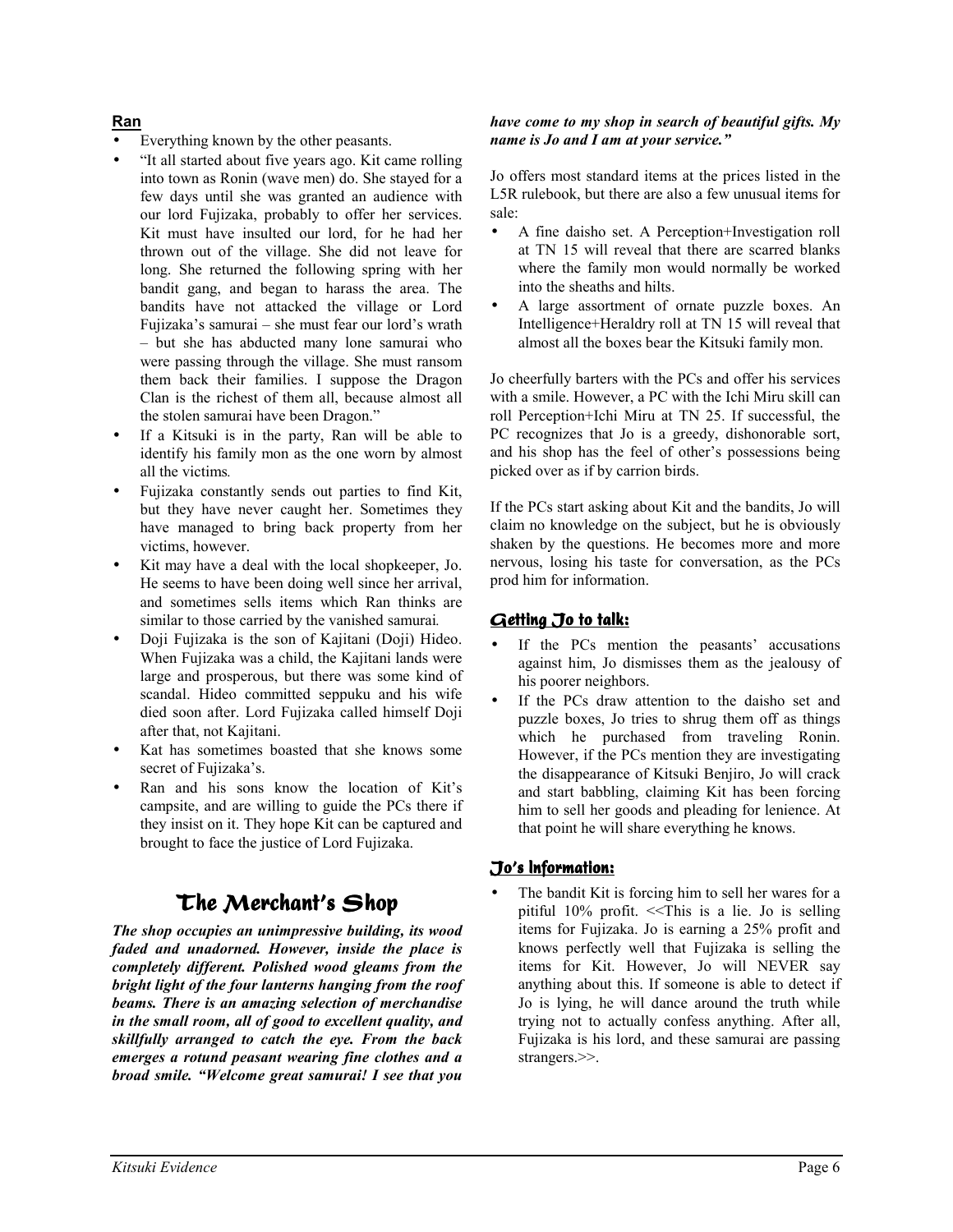- Jo can give the PCs the location of Kit's base camp. He will not personally show them unless he is bodily dragged out there.
- Kit usually keeps the best items for herself and destroys items which would be overly incriminating, such as clothing.
- Kit is a powerful and frightening samurai, formerly of the Mantis clan. It is rumored that she became Ronin after an Emerald Magistrate tried to arrest her for some crime. According to the story, she killed a dozen Emerald Magistrates and wounded the Emerald Champion before escaping.
- Kit continually mocks bushido and laughs at all the samurai sitting in their castles talking out of both sides of their faces. Of course, Jo will fervently remind the PCs that he, personally, does not share her ideas and has nothing but respect for the samurai caste.

## The Stable

*The stable is a small structure with four stalls. As you approach, a boy is in the stable brushing down a pony. The boy finally notices you, drops the brush and rushes forward to bow at your feet. "Most honored masters, please forgive me! I did not notice your approach. How may I be of service to you?*"

The boy's name is **Tsu**. He loves horses and has worked here as long as he can remember.

 Tsu can easily be cowed into speaking of the bandits, especially if the PCs have the innkeeper or one of his sons along as guides. He knows the same information as the rest of the peasants. He also knows that Lord Fujizaka's men have always confiscated the horses of the missing samurai, claiming they were needed for "reparations."

## Castle Kajitani

*Shiro Kajitani might have once been an imposing castle, but now it just looks tired. The tiles are in need of repair and weeds grow high along much of the wall. Two bushi stand guard out front. They look you over appraisingly, then one of them steps forward. ìWelcome honorable samurai, how may we be of assistance?î* 

If the PCs request an audience with Fujizaka, the guards will take their chops (names). Fujizaka will let the PCs cool their heels for a day and then agree to see them. The guards will absolutely not let the PCs inside until then. They have served Doji Fujizaka all their lives and are completely loyal. If the PCs question the guards, they can gain the following information:

- Fujizaka is concerned about the bandits in the area, but so far has been unable to catch them. They have raided the bandits' camp several times, but have never caught them there. They have been able to recover some of the bandits' loot, and have claimed it as reparations for the bandits' activities.
- Fujizaka has never asked for outside assistance against the bandits. That may be because the bandits' principle target seems to be the Dragon Clan, not the Crane.
- The bandits always seem to know when troops are sent out to deal with them.
- Fujizaka has had a difficult and tragic life (the guards know that his father committed seppuku, his mother died, and most of the family lands were lost along with the family name), but he has served the Doji house with honor. If the party suggests otherwise, the Daidoji will become angry and challenge the offending PC to a duel if they do not apologize.

## Meeting with Fujizaka

Remember that prior to any meeting with a daimyo or similar august personage, the PCs will be expected to surrender their katana, along with any battlefield weapons such as bows, yari, or tetsubo. The weapons will be returned after they leave the meeting.

*Despite its dilapidated exterior, Shiro Kajitani still shows a faded elegance in its interior chambers and passages. Ancestral items and paintings of family members line the walls. Everything is clean and carefully arranged. Doji Fujizaka waits for you in a small audience chamber. He seems to be a man prematurely aged, and his hair is thinning atop his head. He smiles pleasantly as you bow to him. "I am happy to meet such honorable samurai as yourselves. I do not get many guests here at Shiro Kajitani. Please, tell be of your travels.*"

Fujizaka will listen to each of the PCs tales, making polite comments at appropriate moments. After some small talk he dismisses the PCs.

 If the PCs mention Kit, the bandits, or missing samurai, Fujizaka stiffly informs them that the issue addressed is being taken care of. He will not elaborate.

 If any of the PCs are from the Kitsuki family, they can make an Awareness roll (+Ichi Miru, if they have it) at TN 25 to notice that Fujizaka's eyes linger on them with an unfriendly gaze that belies his polite words.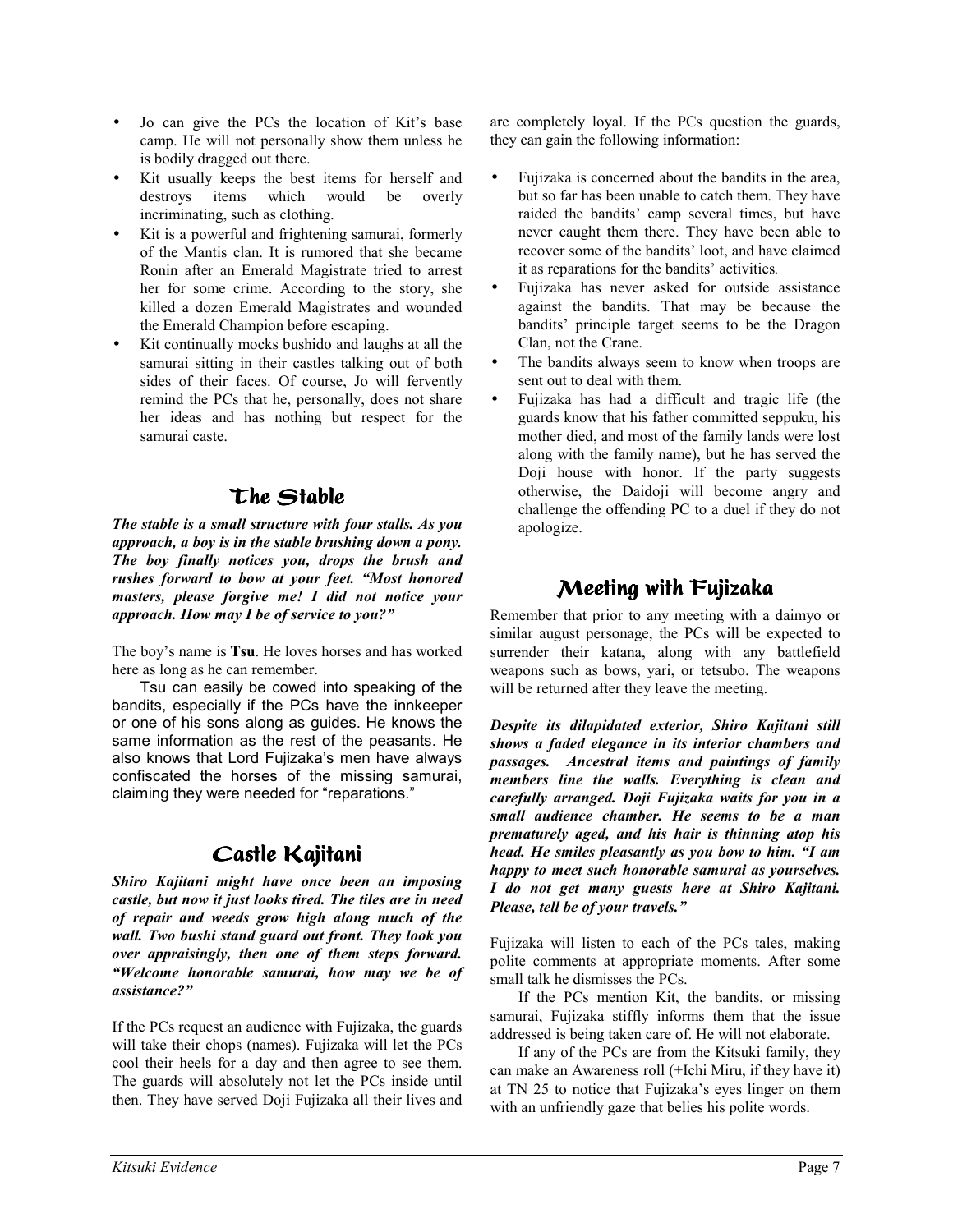If the PCs return here with accusations against Fujizaka, go to Scene IV.

bandits try to flee. Kit will not attempt to flee unless all her bandits have already fallen.

### Crane Village: Nayamu-Wate

*This village looks to be much more prosperous than the previous two. There is a fine inn as well as many other shops and artisans' houses.* 

This village has all the services a samurai might require, but there is only one inn. Everyone in town remembers seeing Benjiro about five nights ago (or longer, if the PCs come here after spending several days elsewhere). He saved the life of the innkeeper's youngest son. A samurai accused the boy of stealing his daisho set from the weapons room, but Benjiro intervened and proved that a local Ronin had stolen the blades.

If the PCs mention why they are looking for Benjiro, the villagers becomes very cooperative, and the innkeeper will offer any information or supplies the PCs might need. He knows the following:

- Benjiro saved his youngest son from certain death at the hands of a very angry Daidoji bushi.
- The Ronin who stole the swords claimed he was from a bandit gang operating somewhere near the village of Tamura-Moro, near the Dragonfly/Crane border. The Ronin claimed the gang had disbanded last winter. Benjiro said he would check into the Ronin's story on his way through the village.
- The Ronin was hung for his crimes.
- Benjiro was traveling alone.

## Scene III:  $A$  Search for Bandits

The peasants' directions guide you easily to the *location of the bandit camp, which lies only an hour outside of town. But when you arrive you find only an empty clearing. Evidently Kit had word of your coming... Out of the wind you hear the shrill whistle of a humming bulb arrow arching through the sky. A signal.* 

Kit has gotten advance word of the PCs' approach, and prepared a careful ambush. She is patient and will not strike until the PCs arrive at the clearing. Two of her band will fight as archers, firing from the woods at any possible shugenja, while she and her remaining four bandits advance on the rest of the party. If there are fewer than six PCs in the party, adjust the number of bandits as needed.

 The bandits will fight until half of them go down AND Kit is defeated, at which point the remaining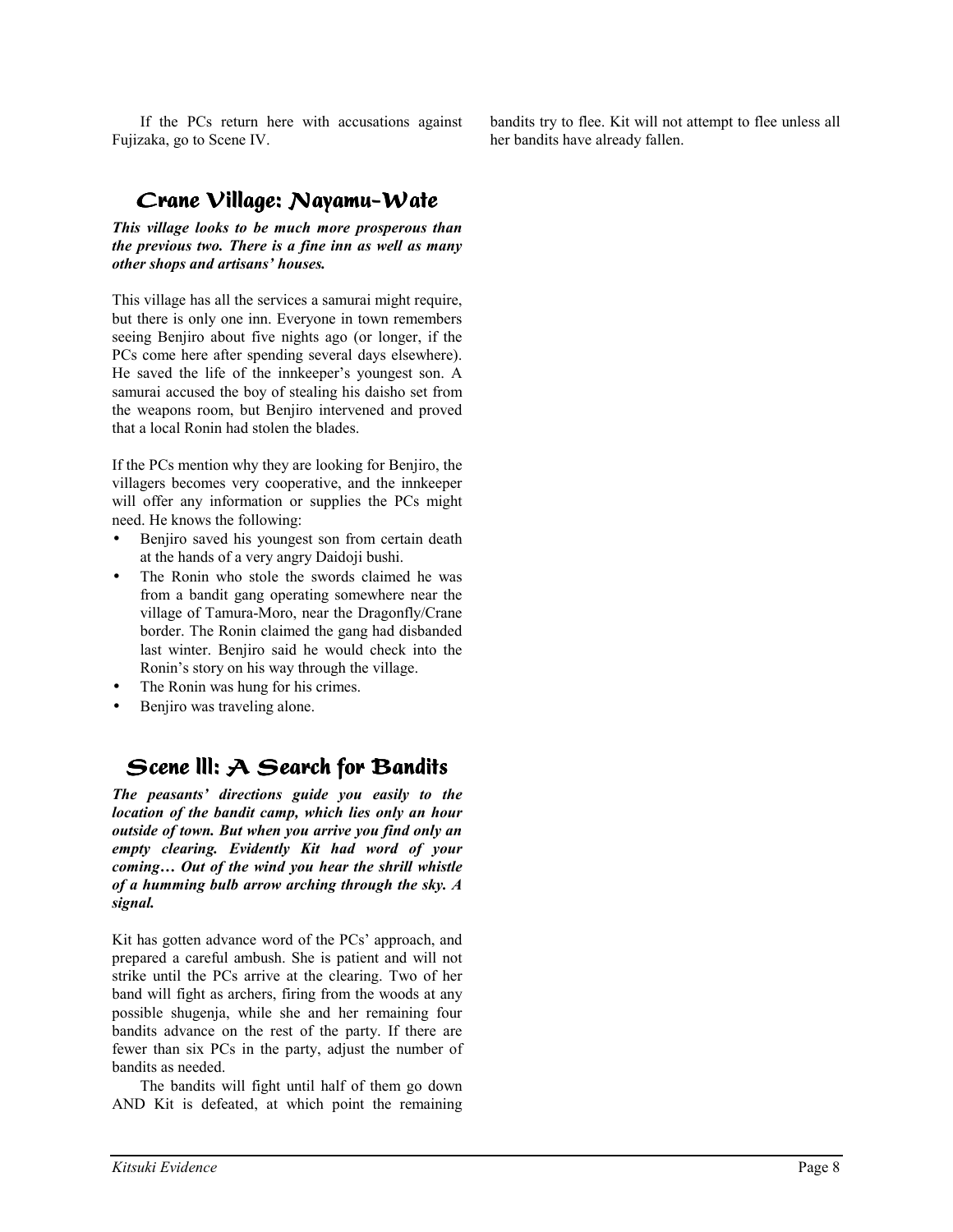#### Kit, Female Ronin (former Mantis)

| FIRE 3            | AIR <sub>2</sub> |  |
|-------------------|------------------|--|
|                   |                  |  |
|                   |                  |  |
| <b>EARTH 3</b>    | WATER 2          |  |
|                   |                  |  |
|                   |                  |  |
| VOID <sub>3</sub> |                  |  |

TN to be Hit: 15 (10 without armor) School/Rank: Mantis Bushi 2

 Rank 1 Ability: Use any improvised or peasant weapon as if Rank 1 with that weapon. No penalties for poor or unusual footing.

 Rank 2 Ability: When making a Full Attack, spend a void point to maintain normal TN to be hit.

Honor/Glory: 0/0

Skills: Archery 3, Athletics 3, Battle 1, Commerce 2, Defense 2, Heraldry 2, Hunting 2, Kenjutsu 3, Kitsuki Lore 3, Medicine 2, Poison 3, Sailing 2, Stealth 3.

Advantages/Disadvantages: Perfect Balance, Quick (roll 2 dice & keep the highest for Initiative), Strength of the Earth (Rank 2)/Bad Reputation (Bandit Chief), Brash, Driven (revenge on Kitsuki family), Insensitive, Sworn Enemy (Kitsuki family), Social Disadvantage (Ronin) Equipment: Katana (3k2), Light Armor

#### Bandits (6)

| FIRE 2            | AIR <sub>2</sub> |  |  |
|-------------------|------------------|--|--|
|                   |                  |  |  |
|                   |                  |  |  |
| <b>EARTH 2</b>    | <b>WATER 2</b>   |  |  |
|                   |                  |  |  |
|                   |                  |  |  |
| VOID <sub>2</sub> |                  |  |  |
|                   |                  |  |  |

TN to be Hit: 10

Skills: Athletics 1, Archery 1, Heraldry 1, Hunting 2, Stealth 2, Yarijutsu 2.

Equipment: Yari (4k2), Bow (Str 2), Ya Arrows (2k2).

#### Captured bandits will offer the following information in exchange for a quick death:

- Fujizaka and Kit have made an alliance to kill Kitsuki samurai that pass through the area.
- The local merchant Jo is the front man who sells the stolen goods for Fujizaka and gives the money to Kit. He knows full well what he is doing and why.
- The bandits know where all of their victims are buried, as well as where Kit keeps the items she has saved for herself.

**If Kit is captured, she knows the following information**. She does not have any allegiance to anyone and will betray Fujizaka in an instant. She will try to bargain her information for her freedom, or at least her life, but as a last resort she will talk to avoid torture. She will also promise to testify against Fujizaka.

- Kit came to the village a little over five years ago. She was looking for work and checked with the local daimyo. Evidently, Fujizaka had heard about Kit and what the Kitsuki had done to her family. He proposed that Kit gather a pack of bandits and operate under Fujizaka's protection. The bandits would conduct small raids every once and awhile for appearance's sake, but their true mission was revenge upon the Kitsuki clan. Whenever lone or vulnerable Kitsuki samurai passed through the village, Kit's bandits were to make them disappear (kill them, loot them, and dispose of their bodies). In exchange for Kit's services, she would be paid 1 koku a month and any profit gained from the missing samurai's items.
- Fujizaka occasionally sends out samurai to "hunt" for her bandit gang. This is used as a cover for her to hand over the loot she wants converted to koku. Kit later sends one of her bandits to the store in the village, disguised as a peasant, to collect her due from Jo.
- Kit was once part of the Mantis clan. Her family was involved with smuggling gaijin pepper (gunpowder) to the Kajitani family. Kit does not know where it went from there. An Emerald Magistrate by the name of Kitsuki Akira uncovered their illicit dealings and brought down the wrath of the Emerald Champion upon both of their houses. Kit escaped from the Emerald Magistrates, wounding a pathetic Kitsuki in the process. She would love to have gone back and finished the job...
- Most of the samurai that have disappeared in this area were victims of Kit's bandits. All of her victims were Kitsuki.
- All of the samurai Kit abducted were killed and dumped in a communal grave. They were not cremated and no ceremony was performed for them; they were buried as animals.
- Kit has a cache of physical evidence against Fujizaka, both written text and physical items, showing his involvement with the Kitsuki abductions. She will use this as another bargaining point to try to save her life; at a last resort, to try to bring Fujizaka down with her.

#### <u>ltems to be found in the camp and in Kit's </u> quarters:

Exquisite puzzle box with the Kitsuki mon. An Intelligence roll (+Nazodo, if available) at TN 25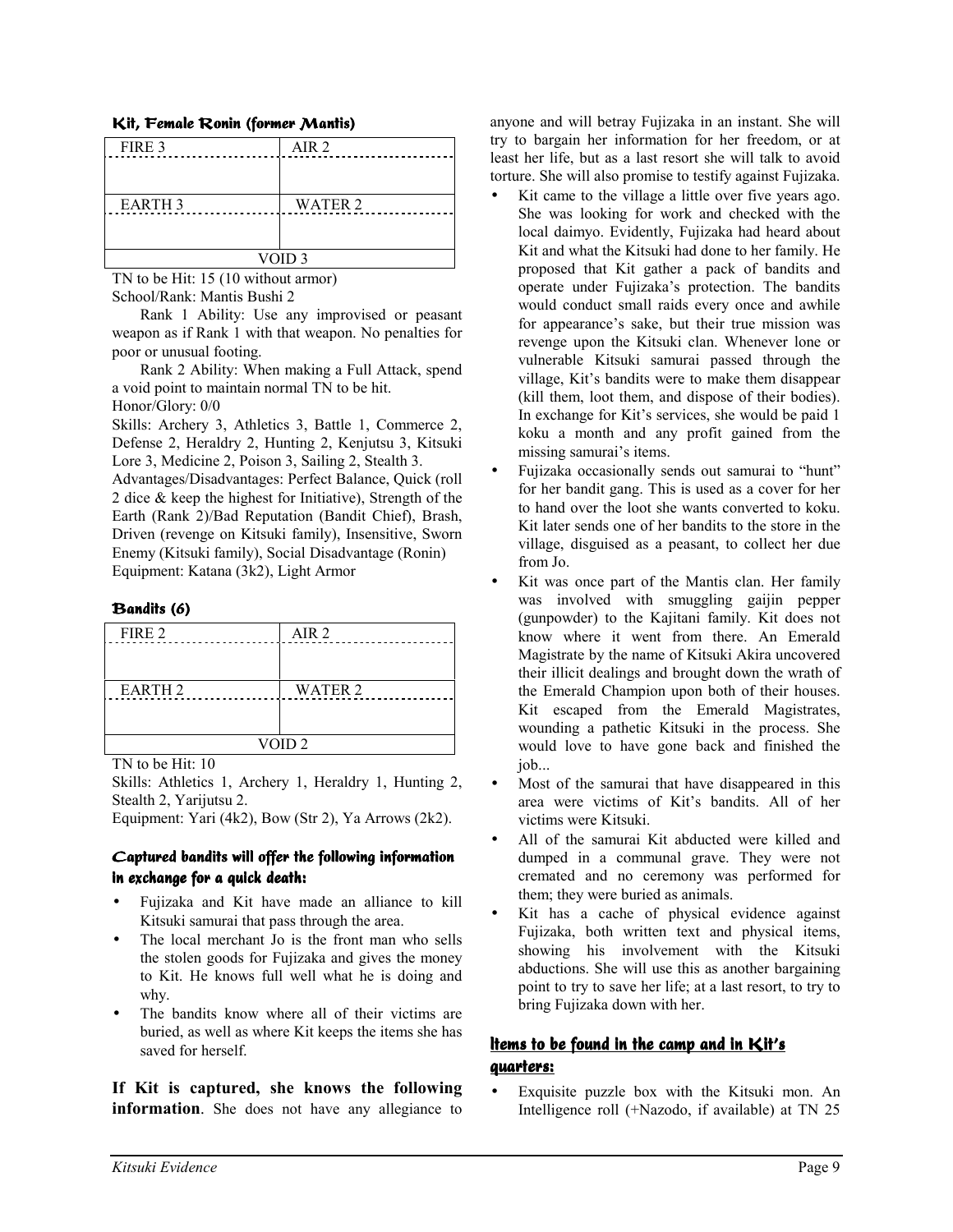will open the box. Inside are Kitsuki Benjiro's orders and travel papers.

- A fine daisho set with the Kitsuki Mon on the hilt with Benjiro's personal chop worked into the pommel.
- Various trinkets and items of jewelry, worth about 3 koku altogether. Many of these have the Kitsuki mon worked or embossed into them.

## $\mathbf{S}$ cene  $\mathbf{IV:}$  Confrontation with  $\mathbf{D}$ oji Fujizaka

Whether or not the PCs are admitted depends in large part on what evidence they have collected, and whether they have captured Kit. Normally they will have to wait a day for another appointment, but if they do or say any of the following, they will be admitted immediately:

- If the PCs bring Kit with them.
- If the PCs proclaim knowledge of the bandit Kit, or say that they have destroyed the bandits.
- If the PCs say they have vital information on the samurai disappearances or bandit troubles.
- If they claim anything which seems important to the well-being or survival of the village.

Remember the guards are honorable samurai, and their duty is to their daimyo. If the PCs start spouting claims of Fujizakaís guilt, saying he is behind all of the troubles, and so forth, remind them they are about to mortally insult the guards. This will at the very least earn them a duel to first blood with the offended guards, if not a challenge for a future duel to the death (pending approval by each of their daimyo). Even if the accusation is proven true, the PCs have earned the enmity of these bushi. All PCs who offend the guards in this manner receive the **Sworn Enemy** disadvantage (rank 1) for these two samurai (**Daidoji Konatsu** and **Daidoji Hiroshige**).

 Remember that prior to any meeting with a daimyo or similar august personage, the PCs will be expected to surrender their katana, along with any battlefield weapons such as bows, yari, or tetsubo. The weapons will be returned after they leave the meeting.

 If the PCs bring Kit and/or Jo with them to the meeting, read the following:

As you enter Fujizaka's audience room, the Crane *daimyo stands and briefly smiles in greeting. His smile turns to a scowl, however, when he sees your ìguest(s).î Quickly regaining his face, Fujizaka seats himself.* "It is always a pleasure to meet with such *honorable samurai as yourselves. I hear you have* 

#### *important information for me. And,*" *he pauses carefully, "something else as well, it seems."*

If the PCs arrive alone, Fujizaka greets them without any break in his manners, and asks what information they have brought him.

 It is now time for the PCs to present their evidence and make their case. Besides them (and any prisoners they have brought), the room contains only Fujizaka and two guards. Of course, other guards are readily available in nearby rooms should the PCs be foolish enough to attack the daimyo.

 If the PCs are unsure of their legal standing in this situation, they may make Intelligence+Law rolls (TN 15) to remember the following about Rokugani law:

*To convict Fujizaka of any crime, they must first go to the regional governor and file charges against Fujizaka. The PCs must request an Order of Appearance for Fujizaka to be arrested and questioned. Given that the PCs are probably of low Glory rank, the possibility of success is very low, even with all of the evidence at hand. However, someone of higher rank (such as Kitsuki Yumi) could probably get the charges pushed through.* 

#### <u>Results of Accusing Fujizaka:</u>

If the accuser is (somehow) of equal or higher Glory rank:

 Fujizaka laughs and says the PCs are being misled by these lowly criminals, no doubt to try and spare their own miserable lives. He orders the guards to take Kit/Jo into custody, where they will be given the opportunity to confess and then be hung in the morning. Fujizaka calmly thanks the PCs for dealing with the bandit problem for him. There is nothing they can do unless they challenge him to a duel (he will fight for himself against such high-ranking accusers).

If the accuser is a samurai of lower Glory rank, and is not an Emerald Magistrate:

Fujizaka looks at all of you coldly. "How *dare you accuse me of such a vile crime within the walls of my own house. Your impudence will not be forgotten. Guards, take their prisoner(s) to be questioned and escort these...guests...from the castle.î* 

The guards will apprehend Jo and/or Kit and throw the PCs out of Shiro Kajitani, warning them not to return until they have learned some manners.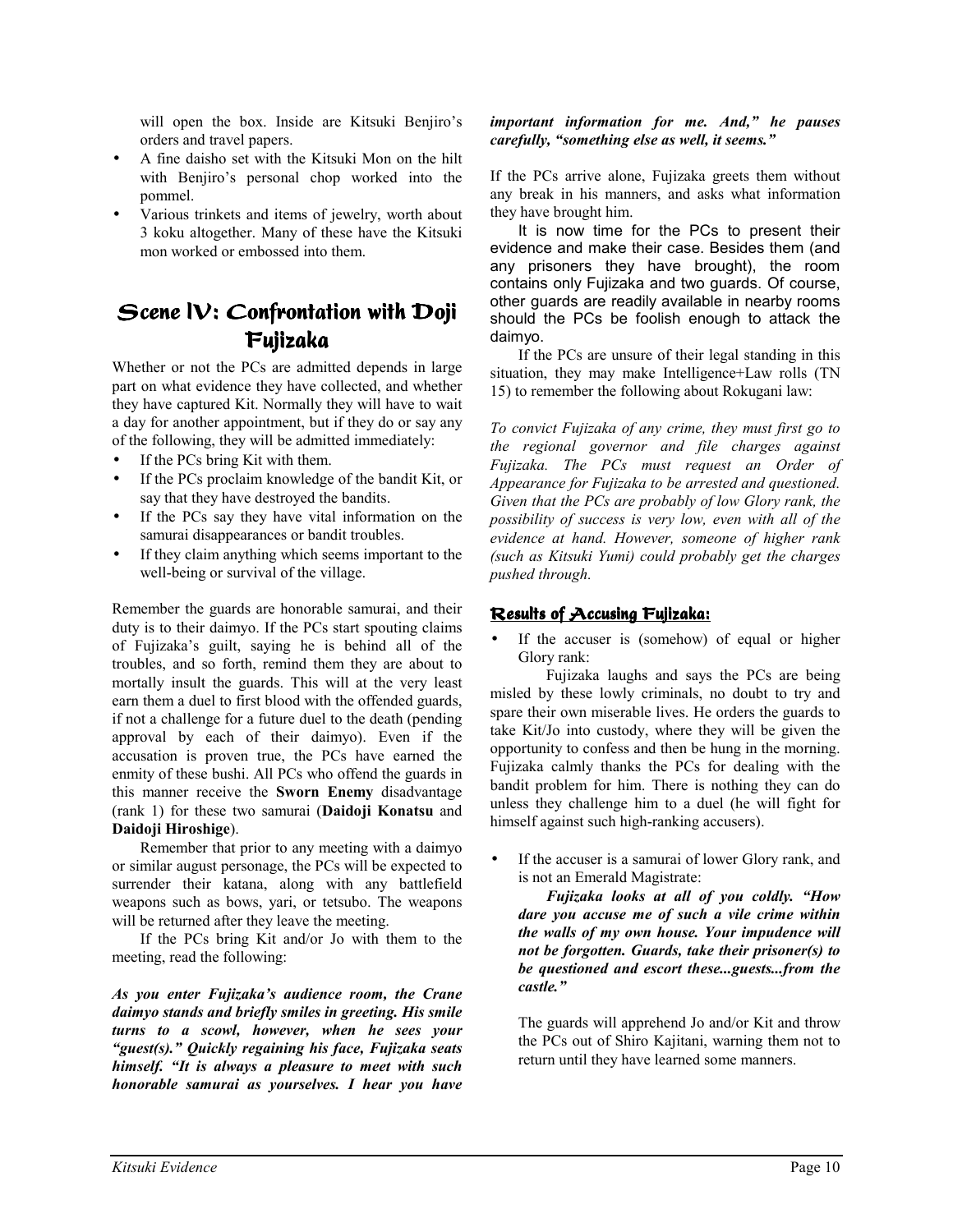If the accuser is of lower Glory rank, but is an Emerald Magistrate:

 Fujizaka tells the Magistrate that s/he is young and clearly still has much to learn about law in Rokugan. It is clear that factions unfriendly to the Doji are misleading the PCs. Fujizaka's guards apprehend Jo and/or Kit, again saying these criminals will be given the opportunity to confess and then be hung in the morning. The Emerald Magistrate PC can, however, make the argument that Jo and/or Kit are the magistrate's prisoners and must be taken elsewhere for questioning. The magistrate PC will be allowed to keep the prisoners if s/he can succeed in a Contested Intelligence+Law roll against Fujizaka (the daimyo is overconfident and does not spend a Void point). Regardless, Fujizaka has the PCs (with or without their prisoners) escorted out of Shiro Kajitani.

If one of the PC accusers is a Kitsuki:

 *As you make your accusations to Doji Fujizaka, he suddenly flushes deep red, his whole body shaking with fury. "How dare you accuse me!*" he screams, spittle flying from his mouth. "I *will not stand by again as you Kitsuki dogs ruin another faithful family of the empire! It would be better if all Kitsuki were exterminated from the lands of Rokugan!î Fujizaka leaps to his feet and snatches his katana free of its scabbard.* 

Fujizaka's guards are in shock and stand stunned, unwilling to defend a master who has utterly lost his on (face). It is up to the PCs now to resolve the situation and restore proper honor by killing Fujizaka. Remember that, since they gave up many of their weapons before the audience, their only armaments will be wakizashi and daggers.

#### Doji (Kajitani) Fujizaka, Crane Daimyo

| FIRE 2             | AIR <sub>4</sub> |  |
|--------------------|------------------|--|
| Agility 3          |                  |  |
|                    |                  |  |
| EARTH <sub>2</sub> | <b>WATER 3</b>   |  |
|                    |                  |  |
|                    |                  |  |
|                    |                  |  |
| VOID 3             |                  |  |
|                    |                  |  |

TN to be Hit: 20

School/Rank*:* Kakita Duelist 2

Honor/Glory: 1.4/7.0

Skills: Archery 2, Calligraphy 2, Courtier 2, Etiquette 3, Heraldry 3, History 3, Iaijutsu 4, Kenjutsu 2, Kitsuki Lore 3, Law 3, Sincerity 3, Tea Ceremony 2. Advantages/Disadvantages: Social Advantage (daimyo)/Dark Secret (alliance with Kit), Driven (revenge against the Kitsuki)

Equipment: Fine Daisho (Katana 4k2, Wakizashi 3k2)

## $\mathbf{S}$ cene V: Conclusion: A Meeting with Kitsuki  $\boldsymbol{\mathcal{Y}}$ umi

*Kitsuki Yumi is waiting for you in the same teahouse where you met a week ago. She sees that Kitsuki Benjiro is not with you and an expression of disappointment crosses her features. For a moment you can see all her thirty-five years upon her face, but then she regains her composure. "Please, tell me what you have found out about my student.î* 

The PCs should describe, in whatever detail they see fit, the results of their investigation. Remember that Yumi is an Emerald Magistrate, a Kitsuki, and Benjiro's sensei (teacher). She will ask questions on any point which seems unclear, and may offer to take over the case so that justice can be done.

If the PCs killed a maddened Fujizaka:

*Kitsuki Yumiís face goes as still as if carved from granite, and her voice is icy cold as she says, ìYou did your duty well. Fujizaka was a mad dog who had abandoned the path of a samurai. This was a serious affront to the Empire, the Dragon and Crane Clans, the Kitsuki family, and the Celestial Order. I will strive to make sure this never happens again.*"

If the PCs could not force Fujizaka to admit his involvement in the conspiracy:

*Kitsuki Yumiís face hardens as you relate your frustration with Doji Fujizaka. "This Fujizaka is a mad dog who must be put down," she grates, her soft voice gone hard and bitter. "This is a serious affront to the Empire, the Dragon Clan, the Kitsuki family, and the Celestial Order. I will make sure Fujizaka is brought to justice!"* 

If the PCs disposed of Kit, but did not find out about Fujizaka's involvement:

Kitsuki Yumi sighs as she listens to your tale. "This *ronin Kit was a crazed monster. I thank you for*  ending her terrible depredations. Still," her voice *turns thoughtful, "It seems strange that she could operate for so long without being captured by the local*  daimyo. Perhaps I shall investigate further."

If the PCs did not solve Benjiro's disappearance:

*Kitsuki Yumi listens intently, and shows no further disappointment at your lack of results. After you*  finish, she nods. "I thank you for your help. Now that *my duties in Lion lands are complete, I will be able to*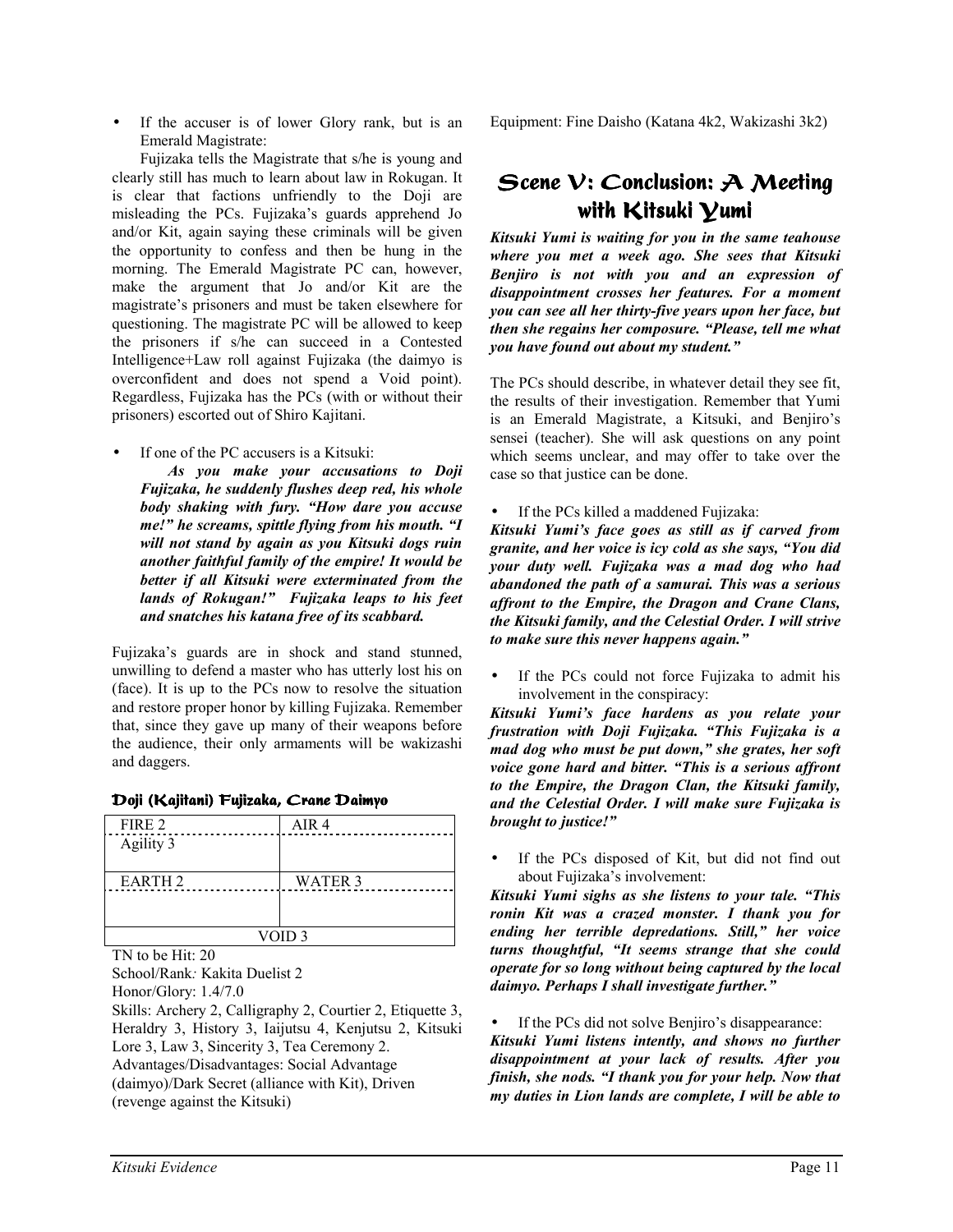*continue the investigation myself. Thank you again, honorable samurai.î Kitsuki Yumi bows and departs the teahouse.* 

If the PCs succeeded in any way (whether or not they uncovered Fujizaka's involvement), Kitsuki Yumi speaks with them further:

*ìYou have all done a great service to the Empire, Benjiro-san, and myself. If our paths should cross again, I will aid you as you have aided me.*"

If the players recovered and returned Benjiro's belongings, she is more enthusiastic:

*ìIf Benjiro-san were here, he would want to thank you as well, but since he cannot, I will do so for him.*" Yumi solemnly picks up Benjiro's puzzle box and *presents it to*  $\leq$  appropriate PC, see "Gifts" at the end of the scenario>>**.** *ìBenjiro-san would want you to have this puzzle box. It was one of his most valued possessions and a fitting reward for such an honorable servant of the Empire.*"

After the proper round of offers and refusals (Rokugani etiquette demands that a gift be refused twice before it is accepted), Yumi continues:

*ìOur paths will cross again. It is my hope that it will*  be in a happier time. Farewell, my friends." Gathering *Benjiroís belongings with the gentleness and care given to sacred items, Yumi departs the teahouse.* 

## Epilogue (Fujizaka's Fate)

If the PCs were unable to bring Fujizaka to justice (which is the most probably outcome of the scenario), Kitsuki Yumi pursues the case. The PCs soon hear the results of her investigations:

*A few weeks later, you hear that the Kitsuki family has brought charges against Doji Fujizaka for the murder of over 20 Kitsuki samurai. A political battle begins over these charges, but before it can be resolved, Fujizaka insists that he be allowed to personally refute the absurd Kitsuki accusations before the Emperor himself. But when the Doji daimyo stands before the Light of Heaven Himself, he is no longer able to stand the burden of his deeds and succumbs to madness, drawing his blade and attacking Kitsuki Yumi in the very presence of the Emperor! Of course, the Emerald Champion dispatches him in an instant. Such is the end of Doji Fujizaka's plot.* 

## Adventure Summary

#### <u>Experience Point Awards</u>

| PCs play through the adventure:         |  |
|-----------------------------------------|--|
| PCs uncover the plot and report back to |  |
| Kitsuki Yumi:                           |  |
| PCs role-play well:                     |  |

*Total Possible Experience Points 4* 

#### <u>Honor Award</u>

If the PCs found out about Fujizaka and informed Kitsuki Yumi: +1 point of Honor (+2 points for Dragon PCs)

#### ltems

Technically, the PCs may keep any items they find, but personal family items such as daisho sets and so forth should be returned to the families of the deceased. A PC who keeps such items for him/herself loses a full Rank of Honor; any other PCs who know about this and fail to stop the offending samurai lose a half Rank (5 points) of Honor. For Ronin PCs, the losses are 5 points of Honor for taking the item(s) and 2 points for knowing about it and doing nothing.

#### **Gift: Ornate Puzzle box with Kitsuki family mon.**

Benjiro's puzzle box requires an Intelligence roll (+Nazodo, if available) at TN 25 to open. Kitsuki Yumi will give this item to the PCs if they returned Benjiro's belongings to her. The PC chosen to receive the puzzle-box will be (in order) an Emerald Magistrate, or the most enlightened PC (highest Shintao skill), or the PC with the highest Honor, in that order. If more than one PC is an Emerald Magistrate, she will use the other two criteria to break the tie.

#### **Rank 1 Favor: Kitsuki Yumi**

If the PCs learned Benjiro's fate, reported it to Kitsuki Yumi, and did not offend her in any way, they may write down that they have a Rank 1 Favor from Kitsuki Yumi. This will only be applicable in future scenarios in which she may appear.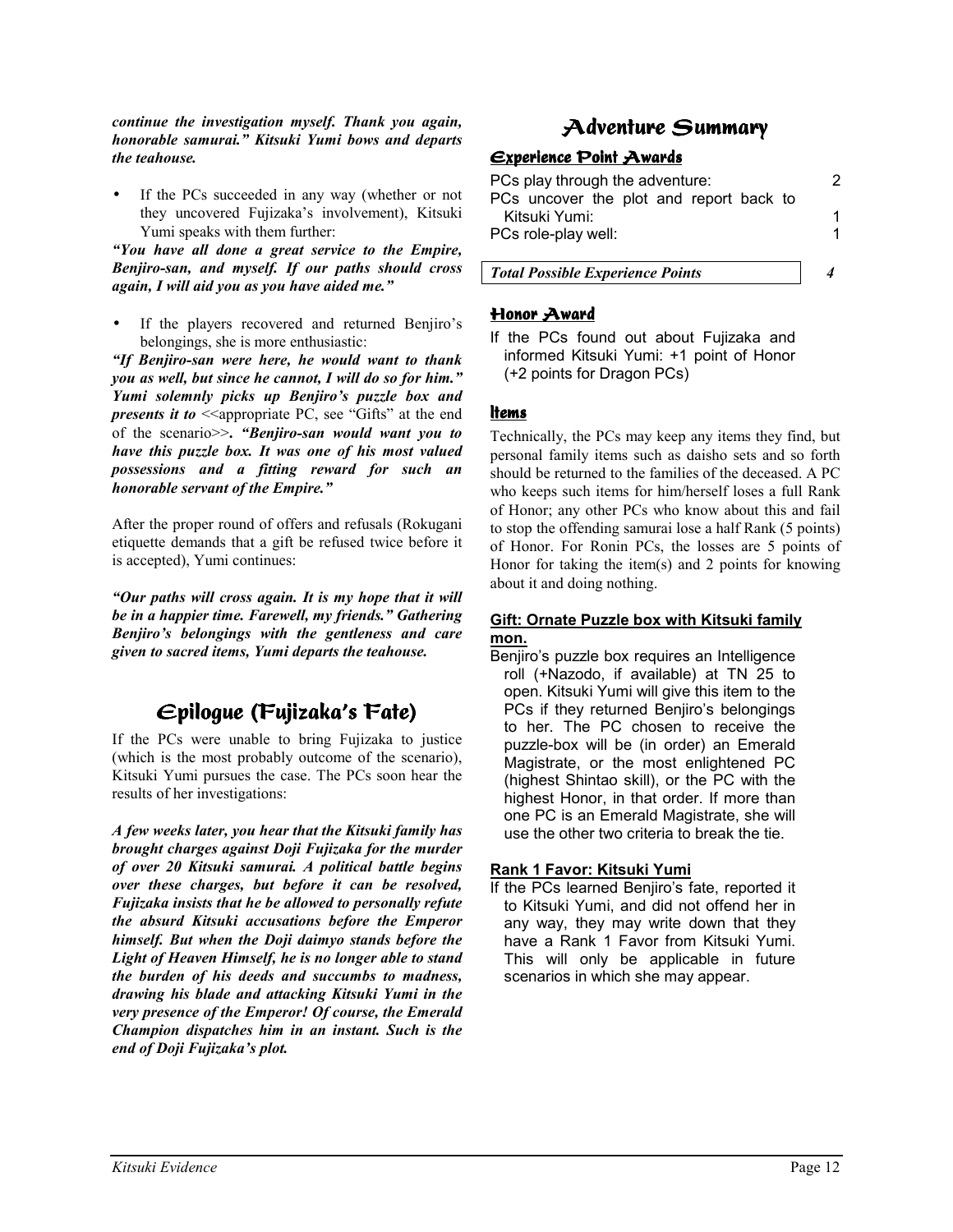## Right of Investigation

This Emerald Magistrate is hereby invested with the right to free passage between the Dragonfly Lands and Crane Lands on official business of the Emerald Champion, serving the interests of his most radiant Emperor Hantei the XXXVIII

<<Seal of Doji Satsume>>

**Contract Contract Contract Contract Contract Contract Contract Contract Contract Contract Contract Contract Contract Contract Contract Contract Contract Contract Contract Contract Contract Contract Contract Contract Contr** ld Magistrate's Name

<<Separate Note>>

Congratulations on your recent appointment as Emerald Magistrate. You will serve the Empire with both honor and duty. Your first mission is to look into the disappearances of several samurai over the last 5 years along the Dragonfly/Crane border. Assist any other Emerald Magistrates also investigating the disappearances in the area.

<<2 Koku are included with the order>>

## Right of Investigation

This Emerald Magistrate is hereby invested with the right to free passage between the Dragonfly Lands and Crane Lands on official business of the Emerald Champion, serving the interests of his most radiant Emperor Hantei the XXXVIII.

<<Seal of Doji Satsume>>

**Example 2** Contract 2 Contract 2 Contract 2 Contract 2 Contract 2 Contract 2 Contract 2 Contract 2 Contract 2 Contract 2 Contract 2 Contract 2 Contract 2 Contract 2 Contract 2 Contract 2 Contract 2 Contract 2 Contract 2 C ld Magistrate's Name

<<Separate Note>>

Congratulations on your recent appointment as Emerald Magistrate. You will serve the Empire with both honor and duty. Your first mission is to look into the disappearances of several samurai over the last 5 years along the Dragonfly/Crane boarder. Assist any other Emerald Magistrates also investigating the disappearances in the area.

<<2 Koku are included with the order>>